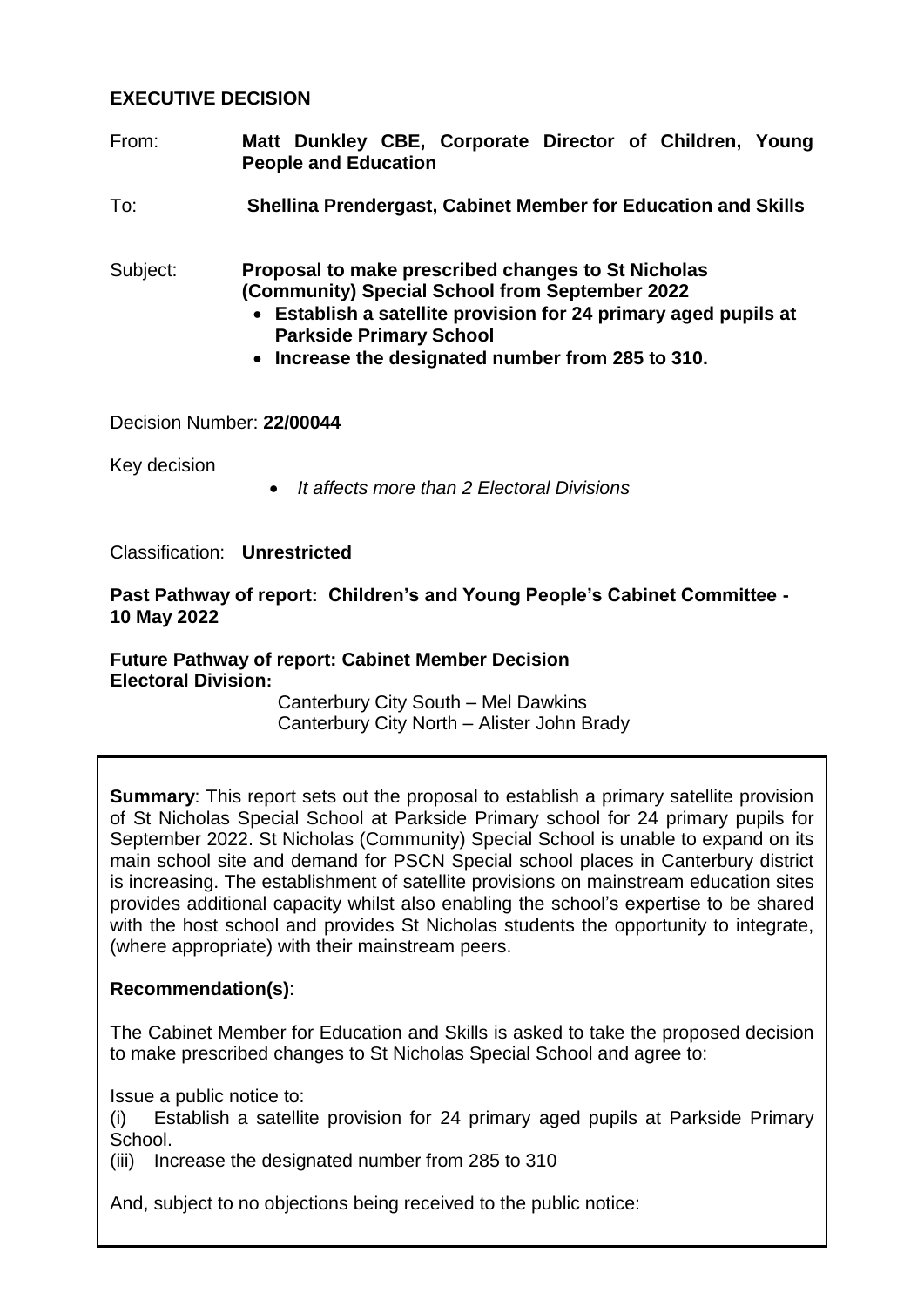(i) Establish a satellite provision for 24 primary aged pupils at Parkside Primary School.

(iii) Increase the designated number from 285 to 310

# **1. Introduction**

- 1.1 The Commissioning Plan for Education Provision in Kent 2022-2026 sets out KCC's commissioning intentions and identified the need for additional Special School capacity. The proposal to expand St Nicholas Special School by establishing a primary satellite provision at Parkside primary school will help to meet this need.
- 1.2 St Nicolas (Community) Special School is a day provision for boys and girls aged 4 to 19 with Profound, Severe and Complex Needs (PSCN). In addition to the main building at Holme Oak Close, the school also operates primary satellite provision at Chartham Primary School, Canterbury Primary School and St John's C.E. Primary School. St Nicholas School also has secondary satellite provisions at Spires Academy, Canterbury Academy, as well as with Canterbury College for post 16 students. These satellites provide students with opportunities for integration at a mainstream school or College. The new satellite will provide additional opportunities and choice for integration for St Nicholas pupils

# **2. The Proposal**

- 2.1 This proposal will help to secure our ambition "to ensure that Kent's young people have access to the education, work and skills opportunities necessary to support Kent business to grow and be increasingly competitive in the national and international economy" as set out in 'Increasing Opportunities, Improving Outcomes: Kent County Council's Strategic Statement (2017 - 2022)'.
- 2.2 St Nicholas is unable to expand further on its current site and demand for PSCN Special School places in Canterbury District is increasing. The establishment of satellite provisions on mainstream education sites provides additional capacity whilst also enabling the school's expertise to be shared with the host school and provide St Nicholas students the opportunity to integrate (where appropriate) with mainstream peers. St Nicholas is proposing to establish a satellite provision for 24 primary aged pupils at Parkside Primary School.
- 2.3 As St Nicholas Special school cannot be expanded on their main school site, options to open a satellite on a primary school in Canterbury were investigated. A feasibility was commissioned to look at expanding the current satellite provision at St Johns CE Primary School, however the identified area was not appropriate or cost affective when compared to the feasibility for the provision on the Parkside Primary site. Parkside Primary School currently hosts the St Nicholas Nursery on site. The old swimming pool building area was identified as a location that could be redeveloped to create the new satellite provision. A new modular building will be provided on the site with facilities to include two classrooms, therapy room and additional small rooms. Pupils would have a class base where they will receive some individual and small group teaching, following the St Nicholas curriculum. The accommodation would also provide a base for Specialist Staff who will support the pupils when they are included in mainstream teaching groups with pupils and students of the same age. The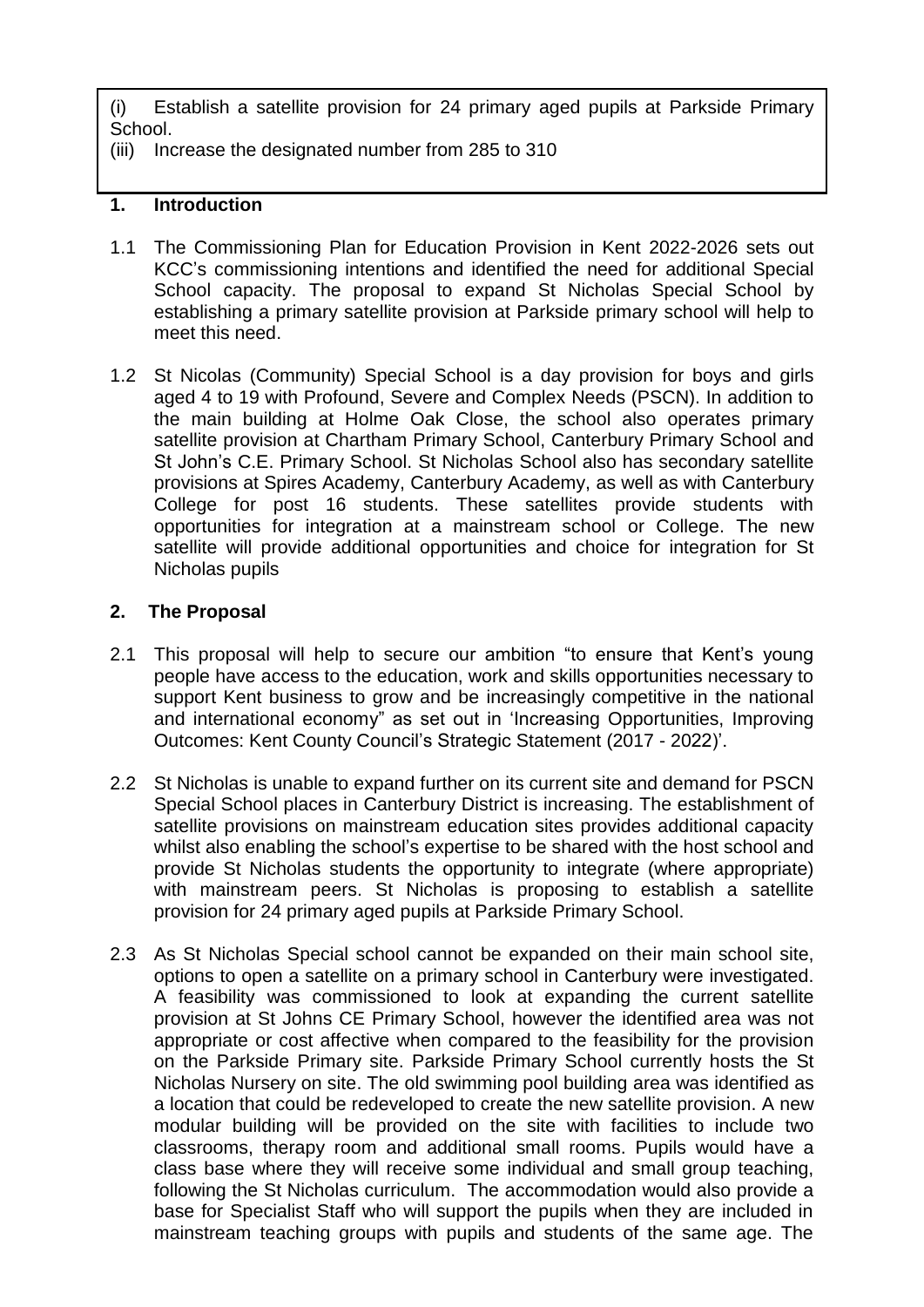Headteachers at St Nicholas and Parkside will review who is most appropriate for admission to the satellite classes, subject to parental support.

2.4 The pupils attending the satellites would continue to have access to all the support they require and would be on the roll of St Nicholas Special School. Their Education, Health and Care Plans (EHCP) would name St Nicholas as their school. Significant benefits have been identified as the proposal will develop and strengthen partnership between the provisions and enable staff skills and expertise to be developed through joint training, curriculum development and the sharing of good practice. Pupils will benefit from an inclusive school environment.

### **3. Consultation**

3.1 The Education consultation was held by KCC, St Nicholas and Parkside Primary School from 29 February 2022 to 28 March 2022. The consultation documents were distributed to parents/carers, school staff and governors, County Councillors, Members of Parliament, the Diocesan Authorities, the relevant Clinical Commissioning Group, local libraries, Canterbury District Council, and others. The consultation documents were also available on the KCC consultation website where an on-line response form could be completed. The consultation documents were also available on the website of both schools. An opportunity was also provided to send in written responses via a response form to the school consultations email address.

The consultations closed on 28 March 2022 and a total 6 responses were received. All were supportive of the proposal. A summary of written responses is available at Appendix 1.

- 3.2 The Headteacher and Governing body of St Nicholas School and the Headteacher and Governing Body of Parkside Primary School are all in support of the proposals.
- 3.3 The Area Education Officer for East Kent fully supports the expansion of St Nicholas Special School through the establishment of this proposed satellite provision.
- 3.4 The Members for Canterbury City have been consulted on the proposal during the consultation period. The Member for Canterbury City South, Mel Dawkins completed the consultation response form and is fully supportive of the proposal commenting: "I have worked in SEN for many years and understand the importance of having a dedicated provision with staff who are skilled and experienced in providing specialist education and care. I recognise how constructive it is for some young people with SEN to be able to be part of the mainstream environment but also have the support in place nearby so that they thrive. It is also good for the whole school as everyone learns from each other and shares good practice."

### **4. Financial Implications**

4.1 Parkside Primary School has identified the old swimming pool building area as a location that can be redeveloped to create the new satellite provision. A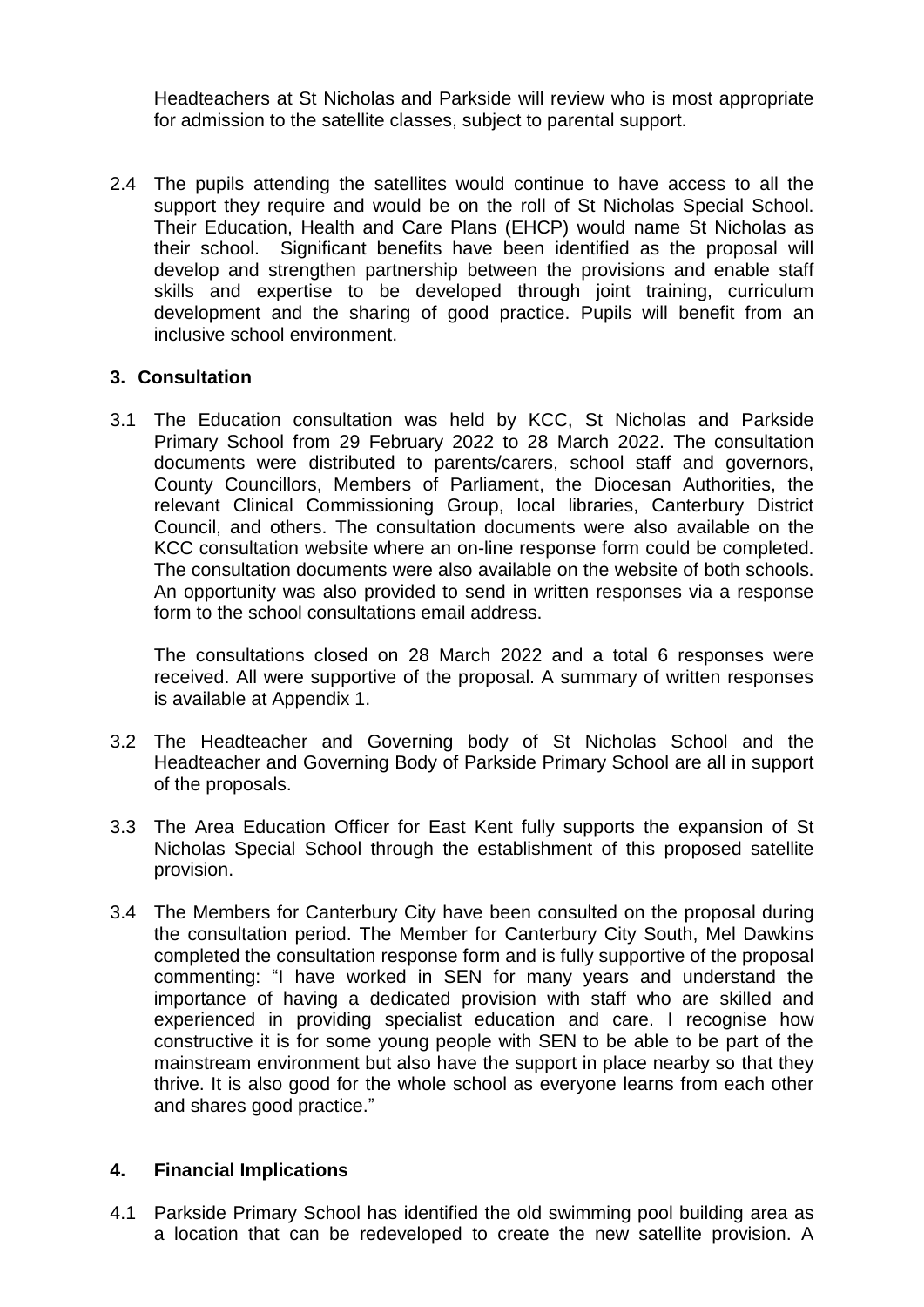feasibility was commissioned, and a new modular building will be provided on the site with facilities to include two classrooms, therapy room and additional small rooms. The capital cost for the project is £270,000 and will be funded through the High Needs Provision Capital Allocation 2021/2022.

4.2 Revenue funding will also be allocated to enable the school to resource each new learning space. At present this is at a value of £6,000 per classroom.

## **5. Legal implications**

- 5.1 A service level agreement specifying the responsibilities of each party and any revenue costs to be covered will be put into place between St Nicholas Special School and Parkside Primary School.
- 5.2 The provision of sufficient school places is a statutory duty and contributes to the Strategic Business Plan Priorities to ensure that "Children and Young People in Kent get the best start in life

### **6. Equalities implications**

- 6.1 An Equality Impact Assessment has been produced and the assessment identified the following positive impacts:
	- Ensure there are sufficient special school place available for children in Canterbury district.
	- Ensure that there is sufficient local provision through satellites at mainstream school sites.
	- Children with Complex needs and ASD will be able to attend satellite provision in mainstream primary and secondary schools.

No adverse impacts were identified during the assessment.

# **7. Other corporate implications**

7.1 None identified.

### **8. Governance**

8.1 The Officer Scheme of Delegation; under Appendix 2 part 4 of the Council's Constitution provides a clear and appropriate link between this decision and the actions needed to implement it. The proposed decision will authorise the Director of Infrastructure, Strategic and Corporate Services in consultation with the General Counsel and Director of Education to enter into any necessary contracts/ agreements on behalf of the County Council. It will also authorise the Director of Infrastructure, Strategic and Corporate Services to be the nominated Authority Representative within the relevant agreements and to enter into variations as envisaged under the contracts.

### **9. Conclusions**

9.1 The increasing demand for special school places in Canterbury district, particularly for pupils with complex learning difficulties including ASD, has led to St Nicholas taking additional children. St Nicholas is unable to expand on its